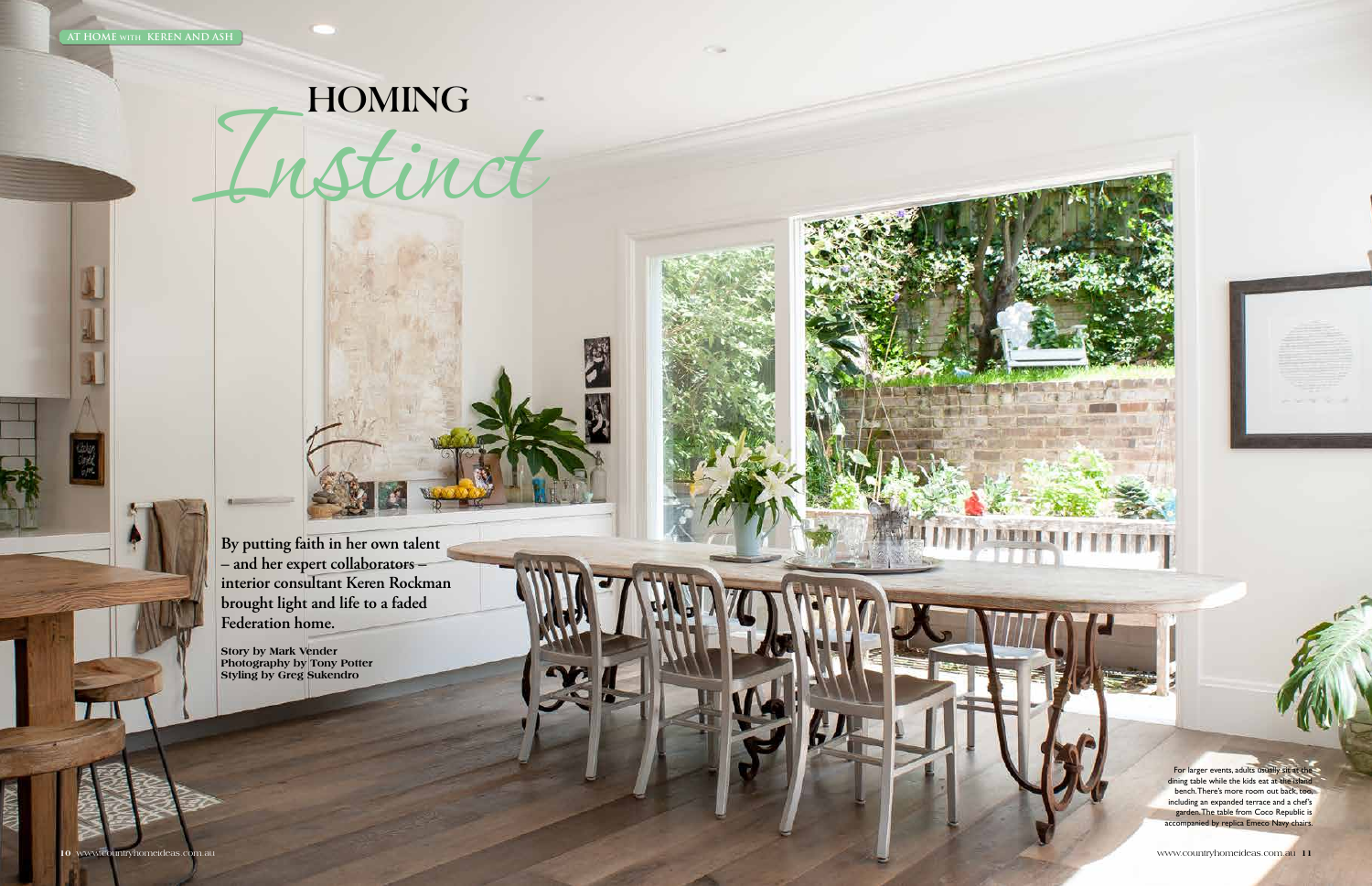

s an interior consultant, Keren Rockman knows only too well<br>the importance of careful planning. And yet, when renovating<br>her own family home in Sydney, she showed the wisdom –<br>and perhaps the courage – to also let serendip the importance of careful planning. And yet, when renovating her own family home in Sydney, she showed the wisdom – and perhaps the courage – to also let serendipity and gut feeling play key roles in the creative process. The result is an organic success story filled with bright natural light and even brighter design ideas.

### **She who dares...**

**TOP:** To set off the mix of tones and textures, the floors are covered with engineered oak-finish floorboards with satin finish sealer.

Right from the beginning there was something providential about the project. When Keren and Ash attended the auction – only their second viewing of the home – they saw not so much a renovator's dream as a potential nightmare. "It still had the fibro '70s extension on the back, it was dated and in very poor condition with a terrible, terrible layout," Keren remembers. "There were about six people at the auction and I could see they were going 'Hmm, I don't think I could do much with this.' " She, however, believed she could, and when Ash put in a speculative bid and the hammer came down, it was time to prove it!

**opposite page:** Relaxing is easy among the earthy hues and natural textures of the "Blue Whale" and "Desert" oil paintings by Keren. The Riva Zinc lights are from Zaffero, the Tripod coffee table is from Globe West and the Bentwoodstyle wooden chair with leather seat was bought at auction.

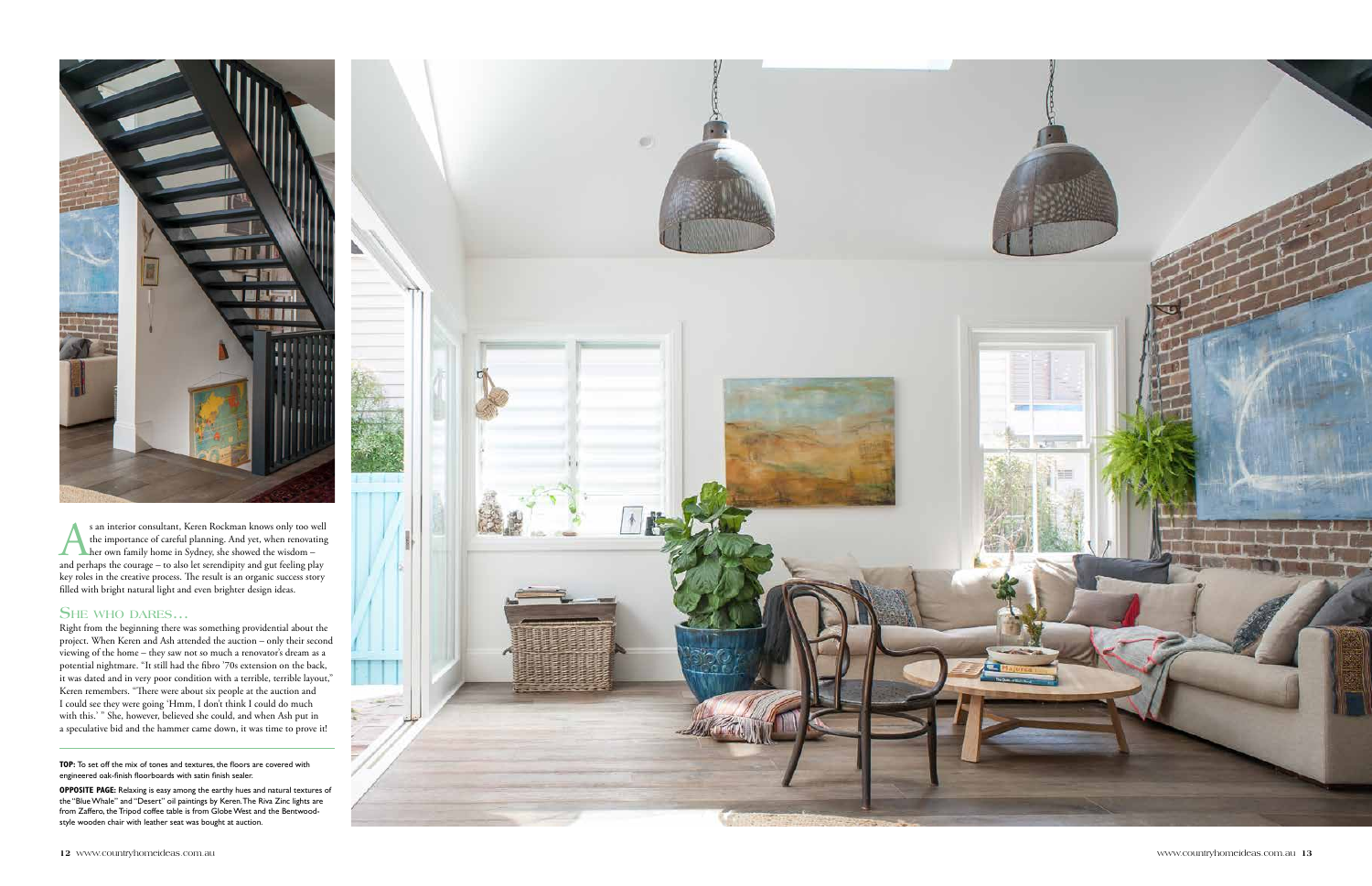



Keren's first step was to call in friend, architect and long-time collaborator, Nadine Nakache, with whom she had enjoyed a successful working dynamic on her previous home. The plan was to remove the hodge-podge of previous renovations at the back of the house and create an open and airy kitchen, living and dining space with a parents' retreat above. Originally a landscape architect by profession, Keren also saw plenty of room for improvement in the backyard, where a rock garden was set scarcely a metre from the back door.

LEFT: Keren admits to having a passion for big old butlers' sinks. This model from IKEA added a soupçon of country charm to the modern kitchen without blowing the budget.

"My brief was lots of light and different spaces that a big family can go to without feeling that everyone's on top of each other," Keren explains. In this case the 'big' family includes three daughters: Amber, 14, Sophie, 11, and Ally, four. "Sophie often gets a towel and goes and lies on the grass and reads a book, and she can't be seen or heard – she's got her space. Even from the lounge room you don't feel like you're on top of her in the garden."

**OPPOSITE PAGE:** This island bench, made to measure by Stone Pony, is the hub of the home. The clever and elegant tile runner (using Zaragoza cement tiles from Teranova) was built into the timber floor to better resist kitchen spills and visually define the area. The tractor stools are from Freedom while the Antwerp White pendant lights are by Zaffero.

**top:** Expanding the backyard created a new outdoor room, ideal for entertaining. The tablecloth is from Tree of Life in Bondi Junction, paving is done in recycled bricks by Paving by Design.

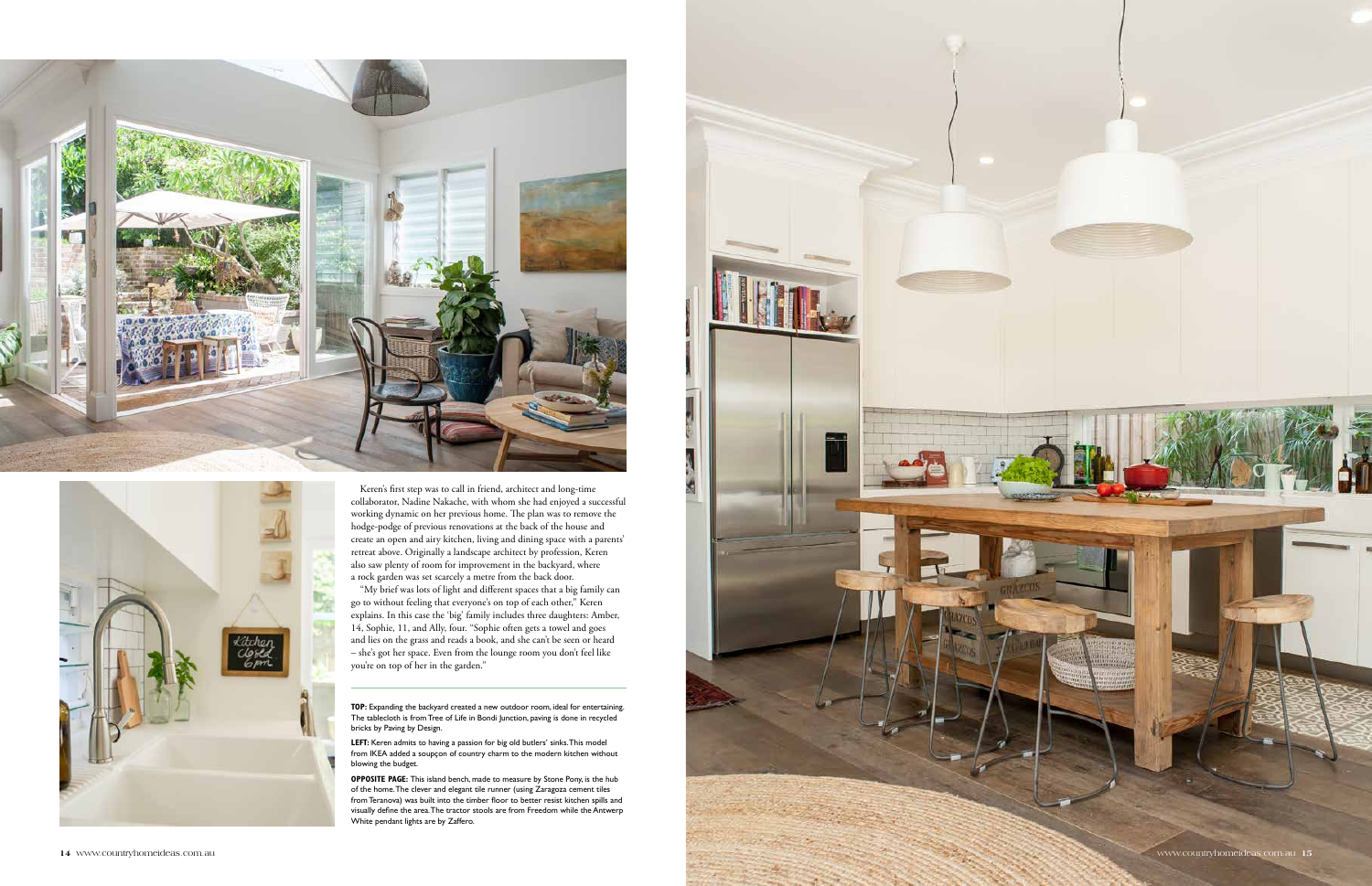## **O n the job**

Credit is due to Keren, too, for staying open to spontaneity in the high-pressure environment that is a large renovation. "I like that organic process, because I operate a bit instinctually," she reflects. "I find that if you make a lot of selections beforehand, you often see the space once you're standing in it and want to change it. Like your clothes, you might not be in the right outfit for the day!"

Marco Cerqueira, from Cutting Edge Constructions was the project foreman and Keren acknowledges that he not only ensured quality results, but also contributed vital ideas for the design, such as the nook above the bath for storing toiletries, and the skylight in the lounge room. "Originally I'd had one light planned and we ended up with one on either side of the skylight," Keren says. "I think it was a great decision. On those darker days it's really nice."

### **Natural balance**

In terms of the interior, Keren set earthy tones and natural textures against a backdrop of light-enhancing white walls and ceilings. "I start with a neutral palette and work up from there", she confirms. Accents are found mainly in the soft furnishings, and the many artworks that Keren painted herself.

**BOTTOM RIGHT:** Ally's colour-burst room features a blanket crocheted by her great grandmother, artworks by family friend and artist Lilly Blue, shelf by Stone Pony and rug by Armadillo.

"Celebrate the new without sacrificing the old" was one of the guiding principles in the renovation, and this ethos is reflected throughout, from the combination of Federation foundations and modern additions in the house itself, to the interior design and

**top:** The parents' retreat also utilises calming, earthy colours. The oil painting is by Keren and is titled "Broken Bridge". The glass pendant lights are from ici et la and throw from Sally Campbell. The ochre armchair belonged to Keren's grandfather while the rug is from Armadillo's new outdoor range.

**opposite page**

**TOP:** Amber chose Paris as the theme for her bedroom: a quirky old chair from grandma, an elegant dresser off eBay, a gilded mirror from an antique shop that Keren helped her clean up, a lantern from the Pottery Barn, an antique bed and an Eiffel Tower decal and voila – Parisian parlour. Rug by Armadillo.





Keren's design book contains a quote she refers to often: *Follow your instincts and the rest will flow... don't be afraid to break the rules!* "If you like blue go with blue. If you like red, go with red," she says. "Generally it will feel right or wrong, so don't be persuaded that it's going to be amazing if it doesn't feel right. And be flexible with the process – there's no one way of doing it."